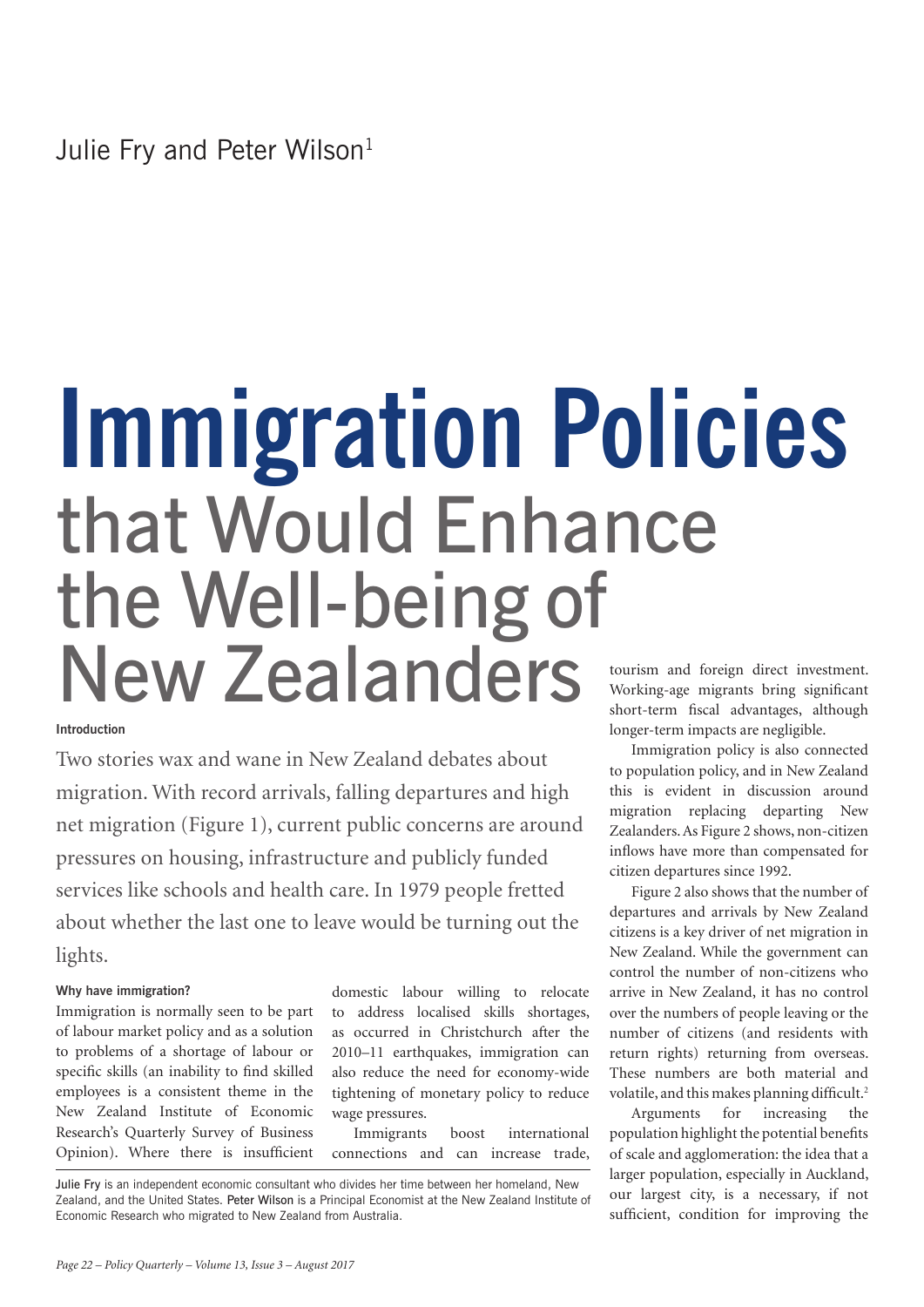living standards of all New Zealanders. This narrative is based on several themes:

- • There are 'agglomeration' effects from cities that can be (only) captured in a larger Auckland.
- Related to this, high-paying jobs are created in the CBDs of big cities, and the bigger the city, the more highpaying jobs.
- Auckland must be larger to 'compete' with other regional cities, with Sydney and Singapore cited as examples. This competition includes attracting migrants, who are themselves a source of economic prosperity – so we have an 'Auckland has to grow so it can grow even more' element here.

More generally, more population is seen as helping firms counteract the disadvantages of New Zealand being small and distant from world markets; encouraging firm growth and innovation though increasing competitive pressure; and reducing the per capita cost of infrastructure with high fixed costs. However, increased scale is neither necessary nor sufficient to improve per capita well-being: there are small prosperous nations and large unproductive ones.

#### **The economic effects of current policy**

There is an extensive literature on the effects of migration on both migrants and the people and economy of the receiving country.3 This literature mainly uses economic output (gross domestic product, or GDP) and components of GDP as the benchmarks against which migration should be judged. It concludes that when measured on a per capita basis, migration has a small positive effect on modern, developed host countries like New Zealand.

Immigration comes with costs, too. Migrants need somewhere to live and work, and at a macroeconomic level these demand effects can initially outweigh supply effects and lead to shortages, congestion and price rises.

Because immigrants increase both demand and supply in the economy, their net impact on the wages and employment of others is modest. Immigrants increase the likelihood of employers finding suitable workers. Highly skilled migrants are more likely to have complementary skills that can make firms more productive, including

**Figure 1: Arrivals and departures (including New Zealand citizens)** 



**Figure 2: Net migration of New Zealand citizens and citizens of other countries** 



through 'spillovers', although whether this happens in practice depends on whether their skills can be used effectively in local industries. Less-skilled migrants are more likely to substitute for local workers.

## **An alternative framework: migration and well-being**

GDP measures, in a single number with no double counting, the value of all the production in an economy in a single year. Its great utility is that it is comprehensive and comparable, both through time and between countries. Its drawbacks as a measure of welfare are well documented.4 Some of the more important are that it ignores the distribution of income; it only captures flows, not changes in stocks of physical capital; it does not capture the effects of production on the environment (other than measuring the costs of remediation); it does not measure consumer surplus; it only covers goods and services traded in markets; and all consumption is given equal weight. GDP says nothing directly about social cohesion or the value of norms and institutions.

Despite considerable effort, no single number approach has been developed to replace GDP.<sup>5</sup> There are, however, several multidimensional concepts of welfare that can be applied to test policies.<sup>6</sup> Measures have been developed which provide a richer definition of welfare, but at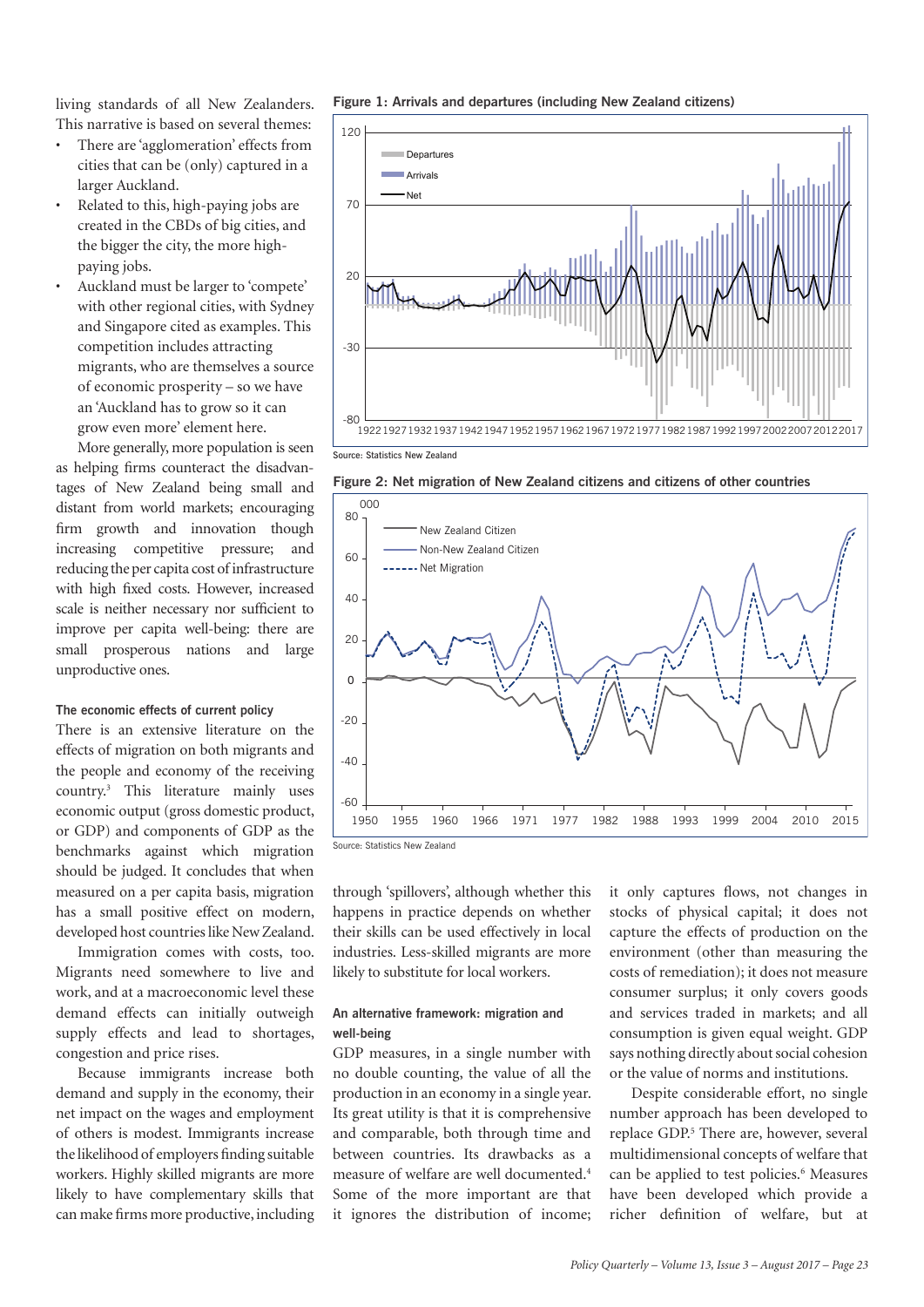|  |  | Table 1 Aspects of well-being related to migration |  |  |
|--|--|----------------------------------------------------|--|--|
|--|--|----------------------------------------------------|--|--|

| Dimension          | Migration policy objectives                                                                                                                                                                                                                                                                               |  |  |
|--------------------|-----------------------------------------------------------------------------------------------------------------------------------------------------------------------------------------------------------------------------------------------------------------------------------------------------------|--|--|
| Housing            | The economy should have the capacity to house all migrants and<br>existing residents to a standard that is acceptable.                                                                                                                                                                                    |  |  |
| Income             | We should aim to select migrants who have higher than average<br>productivity because they are likely to increase the overall incomes<br>of New Zealanders.                                                                                                                                               |  |  |
| Jobs               | We should avoid bringing in large numbers of migrants with average<br>skills or skills that are in reasonable supply locally, since they<br>may have adverse effects for locals in the short- to medium-term<br>(increased labour market insecurity and unemployment, decreased<br>wages and employment). |  |  |
| Community          | We should consider the quality of the support network that New<br>Zealand can provide, since migrants, like everyone else, need social<br>capital to thrive.                                                                                                                                              |  |  |
| Education          | We should manage migration flows so that we do not mask policy<br>failures in the education system. Our goal should be to admit people<br>who do not have skills that could be supplied by properly educated<br>and trained locals.                                                                       |  |  |
| Environment        | We should aim to bring in migrants who will maintain or increase<br>environmental quality. More research is needed to determine which<br>factors are most important in New Zealand.                                                                                                                       |  |  |
| Civic engagement   | We should explore whether there are interventions (such as access<br>to settlement support) that will help migrants more quickly become<br>engaged citizens.                                                                                                                                              |  |  |
| Health             | We should seek migrants who can supply skilled medical labour<br>that cannot be supplied locally at reasonable costs.<br>We should seek migrants (both individuals and in aggregate<br>numbers) that the local health system can treat cost-effectively.                                                  |  |  |
| Life satisfaction  | We should target migrants who increase the life satisfaction of<br>locals, balancing the benefits migrants bring from skills, and the<br>wider range of experiences greater diversity can provide, against<br>concerns about safety, access to housing and any negative effects on<br>the labour market.  |  |  |
| Safety             | We should target skilled migrants, who are likely to have a positive<br>impact on public safety. We should minimise the numbers of<br>unskilled migrants we bring in, and where feasible, ensure that<br>migrants are supported.                                                                          |  |  |
| Work-life balance  | More research is needed to determine the impact of different groups<br>of migrants on work-life balance in New Zealand.                                                                                                                                                                                   |  |  |
| Treaty of Waitangi | When setting migration policy, we should be mindful of the Crown's<br>obligations under the Treaty of Waitangi.                                                                                                                                                                                           |  |  |

Source: Wilson and Fry, 2017

considerable cost to tractability. Value judgements are inevitable to weight the dimensions and adding-up problems must be solved.7

We consider that a better way to assess migration is to examine well-being impacts. This does not make policymaking easier, but it includes more things that matter and makes trade-offs more transparent.

Amartya Sen defines well-being as the capability to lead the kind of life a person values and has reason to value.<sup>8</sup> Welfare increases when the set of capabilities each individual possesses increases (Stewart, 2013). Using the framework underlying the OECD's Better Life Index (see OECD, 2011a, 1011b), we have developed a tentative list of the features of well-being

that are relevant to migration policy in New Zealand today: see Table 1.

This framework is directed at improving the well-being of New Zealanders. This does not imply that we should adopt a 'beggar-thy-neighbour' approach, especially in relation to developing countries, which are the source of many migrants, both skilled and unskilled<sup>9</sup>

## **What to do**

Migration is here to stay. The world is increasingly interconnected, through trade, travel and the internet. New Zealand is a multicultural nation.

While we have international commitments that need to be honoured, including to refugees, the trans-Tasman travel arrangement, and reciprocal visa agreements and our special relationships with New Zealand territories and other Pacific states, as an independent country we have the freedom to decide what sort of society we want to be and what role migration policies should play in achieving our goals.

We now examine each of the dimensions of well-being relevant to migration in turn.

#### *Housing and the environment*

We know that, in addition to strong internal migration to the upper North Island, many migrants will want to settle in Auckland. If Auckland cannot or chooses not to provide sufficient new housing (and associated infrastructure) to accommodate people to the standard that we consider acceptable (in terms of quality and price and environmental footprint), then migration should be reduced, since preventing migrants (or indeed anyone else) living in Auckland is likely to be impossible.

## *Income*

We should aim to attract migrants who have higher than average potential productivity and who will increase other dimensions of well-being if they settle here. Predicting who will be successful in increasing well-being is hard, because success is multidimensional. Being both more selective and willing to take calculated risks will require a nuanced,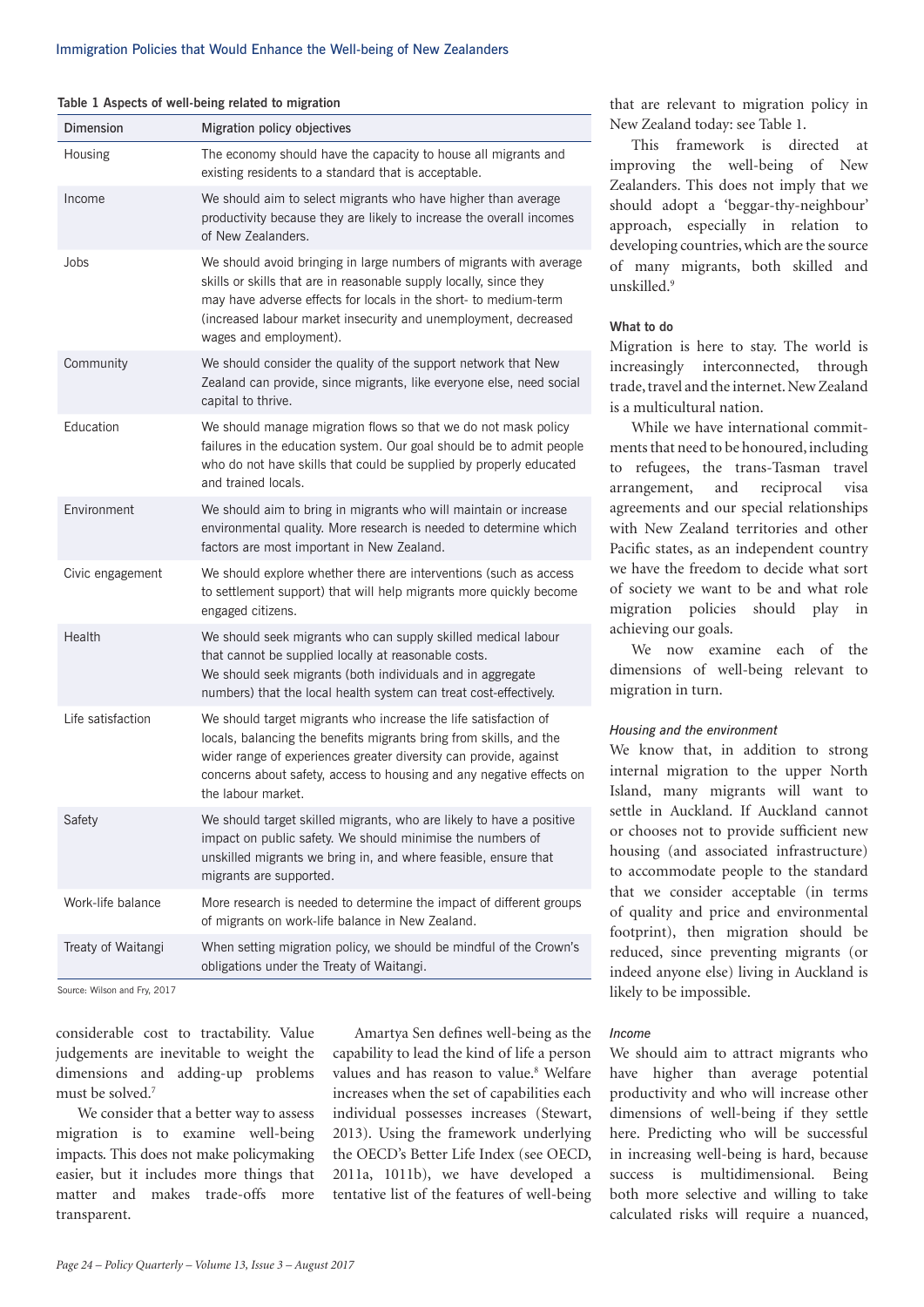discriminating set of criteria and an acceptance that not every migrant will make a positive contribution.

#### *Jobs*

Migration can be an effective way of 'greasing the wheels' of economic growth, by increasing the short-term supply of people with required skills. But in the long term we want to ensure that everyone in New Zealand has the freedom to live the life they value and to be able to make choices that translate their potential to be or do a variety of things into actual beings or doings.

In some areas, like health, where there are worldwide shortages of skilled professionals that New Zealand alone can neither correct nor be isolated from, migrants will continue to make a valuable contribution to providing the public services that New Zealanders value. But migration should not be a longterm substitute for the development of New Zealanders.

# *Community and civic engagement; life satisfaction and safety*

Migrants, like everyone else, need social capital to thrive. We want migrants to lead a good life and enhance the lives of the communities they join.

Apart from a limited number of refugees and asylum seekers, we expect migrants to either bring social capital with them (which often means coming from countries similar to New Zealand) or build it themselves once they arrive, often with the help of earlier migrants. We worry that if migrants do not behave according to the norms and institutions of New Zealand, the life satisfaction and feelings of safety of the country will suffer, yet we do little to promote those behaviours.

We should consider how to help migrants to develop the social capital they need to contribute to increases in wellbeing across all its dimensions. At the same time, we need to avoid monoculturalism, since inward-looking, isolated societies are less likely to flourish.

#### *Treaty of Waitangi*

Migration is an area where the Crown continues to act as if the Treaty of Waitangi gives it carte blanche. Ranginui

**Figure 3: New worker visa approvals by entry category**



**Figure 4: Qualifications of skilled migrants who were former students**



Source: Ministry of Business, Innovation and Employment analysis of IDI data from Statistics New Zealand

Walker, however, saw the Treaty as a contract between the British Crown and iwi which granted permission to bring in British subjects, but did not envisage the multicultural society that has resulted from policies directed at skill and labour shortages rather than based on country preference (Walker, 1993).

The liberal values that have led many Päkehä to see that the Treaty should be honoured are the same set of values that also saw the 'white New Zealand policy' as no longer appropriate. Expecting the Crown to be liberal when it comes to Mäori but having a different approach to foreigners might be asking too much. Reconciling the Crown's current migration policy with Treaty is an issue yet to be addressed.

**Policy changes**

Applying the well-being framework suggests three changes to policy:

- reducing flows of less-skilled migrants;
- increasing the calibre of skilled migrants; and
- targeting transformational migrants.

We need to consider both temporary and permanent flows. In the year to June 2016, 192,688 work visas were approved, compared with 52,052 residence visas (see Figure 3) (Ministry of Business, Innovation and Employment, 2016, pp.40, iii). Almost 5% of the New Zealand labour force hold a temporary work visa (Fry and Glass, 2016, p.58).

New Zealand does not have a shortage of unskilled labour: uncontrolled flows of